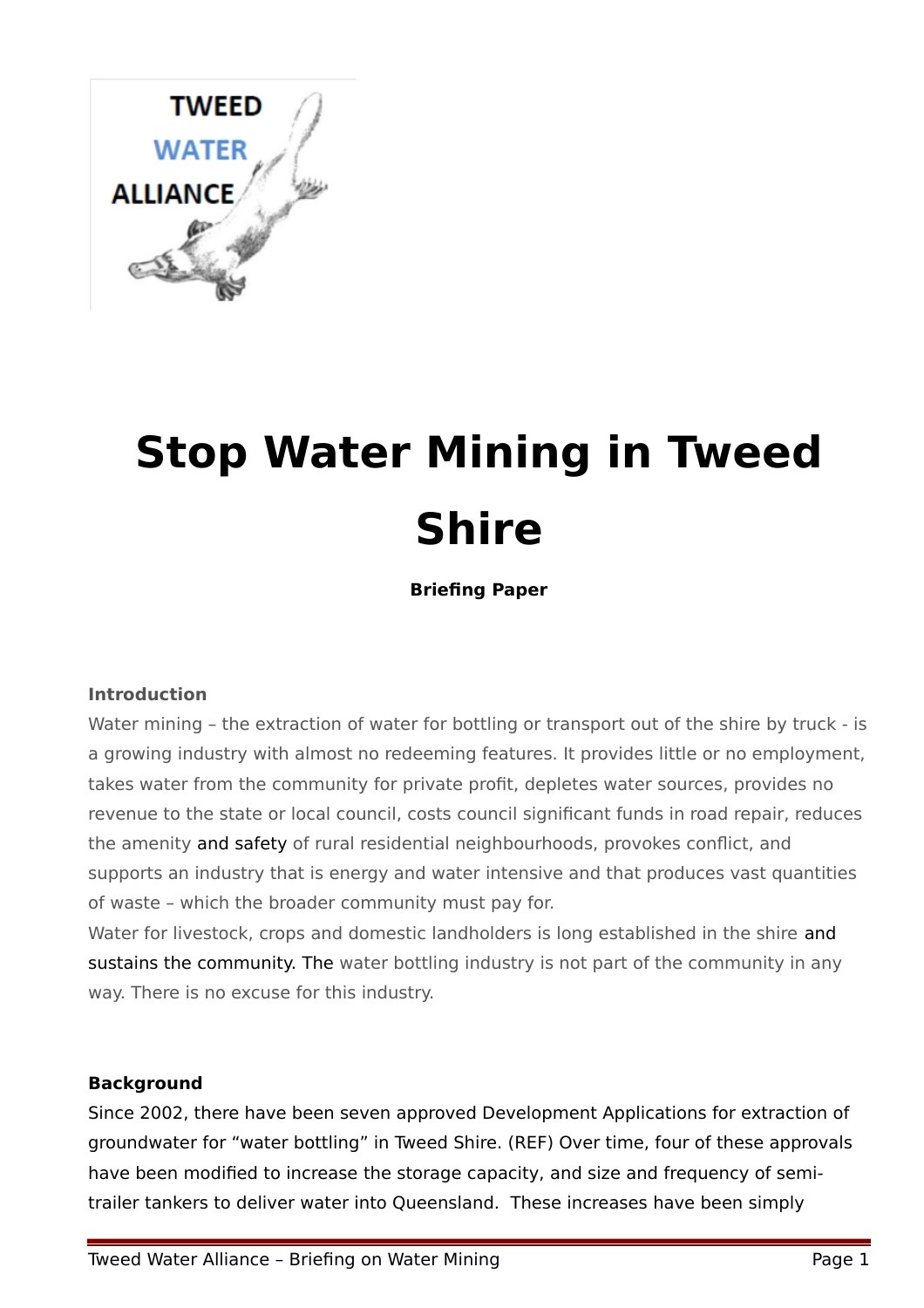passed by TSC without considering the public interest or a proper consultation with local communities.

The scale of these operations has markedly increased while regulation and compliance has not been implemented to any significant degree.

The groundwater data on which these approvals have been based remains poor, with most data at a macro scale.

Of great concern is that any additional approvals for water will lead to an increase in licence and development applications as selling water is seen as easy money, with few restrictions, few costs and few risks for the licence holders. The risks and costs are borne by everyone else with possible compensation issues for local government should licences be withdrawn.

## **Water impacts**

Since forming, the Tweed Water Alliance has heard numerous reports of bores and streams drying in the vicinity of these industrial bores. Licence holders dismiss these claims and indeed there appears to be virtually no legal remedy if a neighbour is deprived of their right to water – water which may be needed for domestic or food purposes – so that a single person can profit.

As climate change is already resulting in warmer weather, this means increased evaporation and more likelihood of drier periods. Allowing water to be removed from a Shire that is both dependent on water and proposing to build a new or bigger dam to meet future need, the export of water out of the community is not only senseless but will see our community bear significant costs in the future.

Virtually no information is available on the effects of reduced water in groundwater and streams on local flora and fauna. The Tweed Shire is the most biodiverse area in NSW and that is in good part because of water.

## **Community impacts**

Communities receive no benefits from this industry. Roads are damaged, become more dangerous as large trucks become regular occupiers of the road, noise is greater and the amenity of neighbourhoods reduced. Restriction of truck movements to outside school bus movement times have not been consistently applied, and in one case imposed then removed. Council's duty of care in the usage of road networks in school zones is not being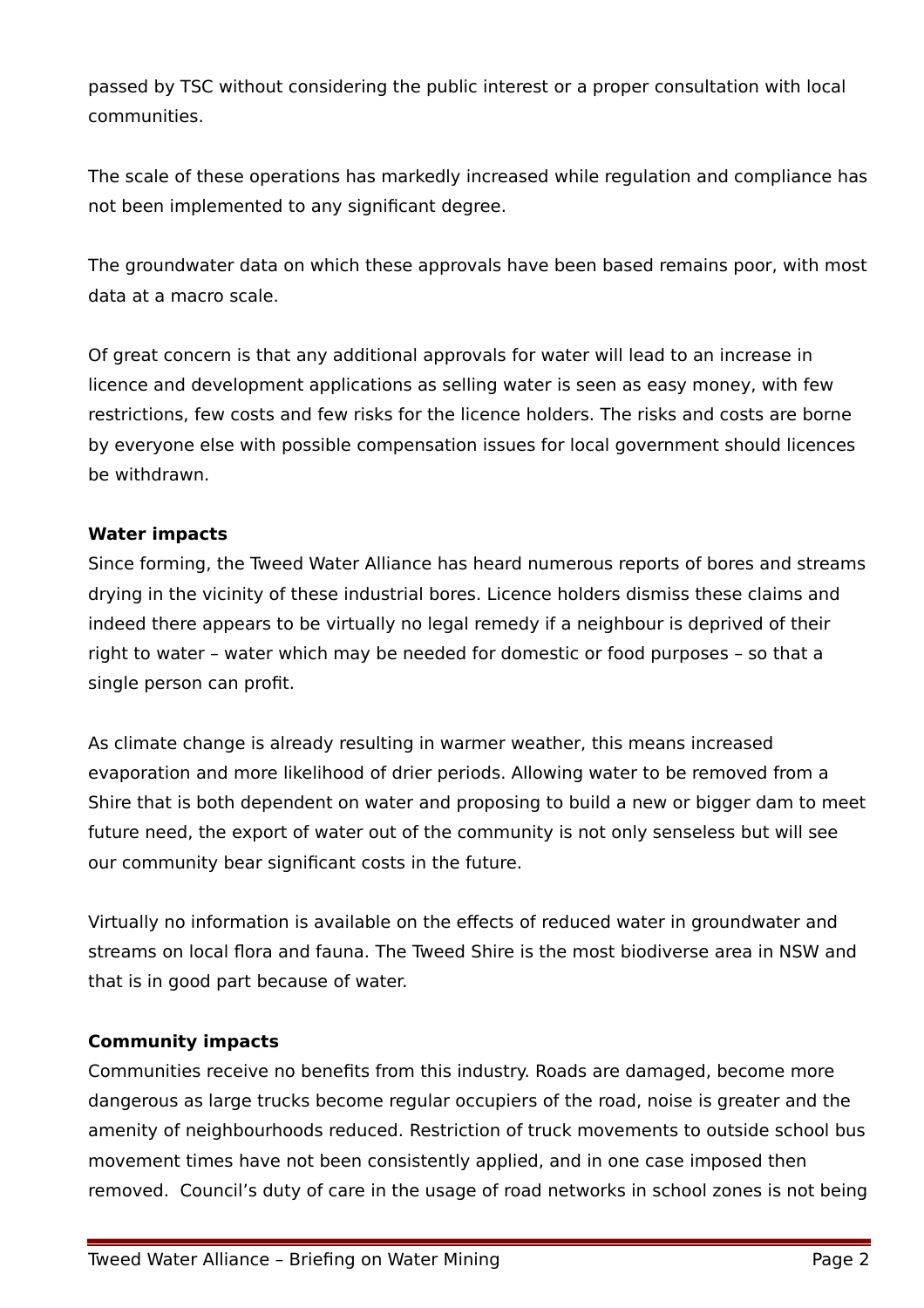adequately considered. Trucks have been seen in Uki before 6am at 9:30 pm and in Murwillumbah at midnight.

All of this creates conflict within communities. The TWA hears regular reports of breaches, few of which result in action by Council or the Office of Water. There are residents who are afraid and will not speak out because of threats or bullying. To date local communities have had little say in licence or development applications.

The American Association of State Highway and Transportation Officials (ASHTO) road tests, valid since the 1950s, demonstrated that heavier vehicles reduced the serviceability of roads in a much shorter time than light vehicles.

The damage caused by vehicles is related to the 4th power of their axle weight. In simple terms, this means that if the axle weight of a vehicle is doubled, it will cause sixteen times more damage to a road surface. While vehicle sizes vary, a reasonable explanation of this is that one 15m x 43 tonne laden water tanker will impact a road surface to the equivalent of many thousands of car movements. $<sup>1</sup>$  $<sup>1</sup>$  $<sup>1</sup>$  Vehicles up to 25 metres are now being</sup> deployed.

Road contributions do not get even close to covering the costs associated with road damage by large water trucks.

## **Community benefits?**

There is little to no employment in the local community resulting from this industry. If roads are upgraded so that larger trucks can be used, the upgrades will be paid for primarily by ratepayers not licence holders, and ratepayers will pay for all subsequent damage. Any road benefit will be offset by loss of amenity, noise, and more dangerous conditions.

While the new Water Act allows the State to charge for water, the current charge is one cent for a thousand litres. The cost to a local resident buying water from Tweed Shire to fill a water tank for essential home purposes is 150 times greater.<sup>[2](#page-2-1)</sup>

# **Enforcement**

In one case, Council allowed an increase in the size and frequency of truck movements, despite 36 breach complaints received by Council between 2012 and 2015, including operating out of hours and using trucks larger than permitted.<sup>[3](#page-2-2)</sup> It doesn't appear that all of these complaints were investigated. After only two Penalty Infringement Notices were

<span id="page-2-1"></span> $2$  Based on an approximate cost of 1.5 cents per liter for 7000 litres

<span id="page-2-0"></span> $1$  See AASHTO - [www.transportation.org](http://www.transportation.org/)

<span id="page-2-2"></span><sup>&</sup>lt;sup>3</sup> Tweed Shire Council (2015) Report to Council, released under GIPA

Tweed Water Alliance - Briefing on Water Mining National Communication of Page 3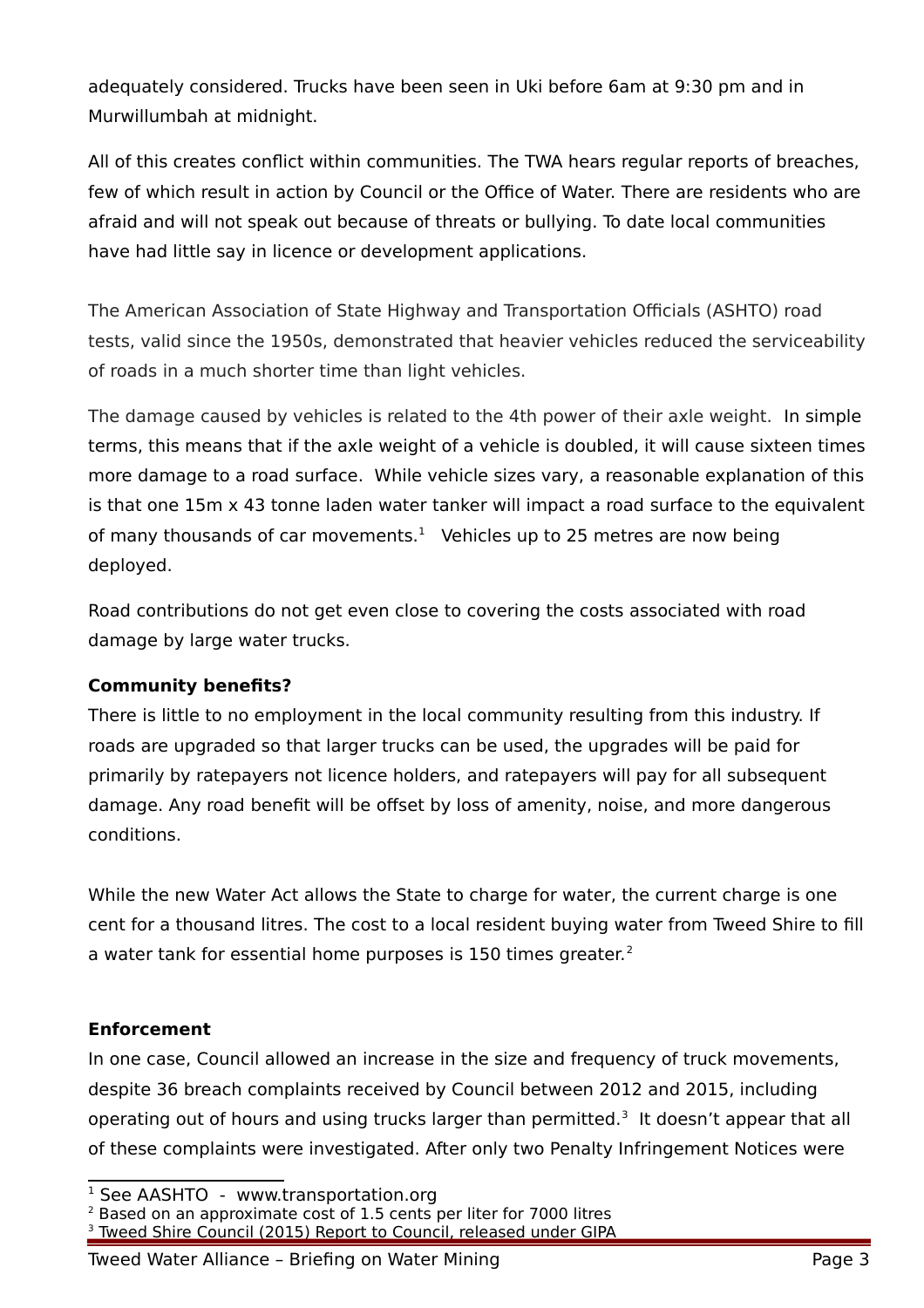issued in response Council voted in 2015 to stop investigating the numerous breach complaints made regarding the licence. The licence holder is now applying for permission for even larger trucks – up to 19 metres in length.

Breaches of licence conditions imposed by NSW Water are ubiquitous. These are legally binding but TWA is not aware of a single enforcement action by the Office of Water. In fact, the current licence holder in Rowlands Creek has breached at least 5 significant conditions of his licence for over 12 years.

TWA is also hearing of regular breaches of development consent conditions imposed by Council, particularly trucks operating out of legal hours. These complaints also suggest that extraction rates may be exceeding what is permitted.

## **The law**

A domestic bore for home and land use is considered a right in NSW.

An irrigation licence must be issued by the Office of Water. Historically, these appear to have been granted virtually automatically based on cursory assessments made by applicants and claims that were never verified by the Office of Water. There has been little or no enforcement or monitoring.

New licences are presumably assessed under Water Sharing Plans. There are two for this Shire<sup>[4](#page-3-0)</sup> and while they claim to be for the purposes of protecting the environment, they are designed to facilitate the business of buying and trading water. The plans give no right to communities to act to protect their water. Many of the provisions in the Plans are selfregulatory – i.e. useless.

NSW Water imposes mandatory conditions on all licences, either domestic or industrial. Details on proximity to other bores, boundaries, contaminated sites and metering/log book recording of extractions are attached to every licence approval. However, site inspections are not carried out, basic matching of information with close bore locations, and annual returns, are not requested or recorded. Self-reporting of non-compliance is appended to the conditions.

<span id="page-3-0"></span><sup>4</sup> The Tweed River Area Unregulated and Alluvial and the North Coast Fractured and Porous Rock Aquifer water sharing plans. [http://www.water.nsw.gov.au/water-management/water-sharing/plans](http://www.water.nsw.gov.au/water-management/water-sharing/plans-commenced)[commenced;](http://www.water.nsw.gov.au/water-management/water-sharing/plans-commenced) Report cards and water sharing plan background documents can be found at http://www.water.nsw.gov.au/water-management/water-sharing/plans-commenced/watersource/tweed-river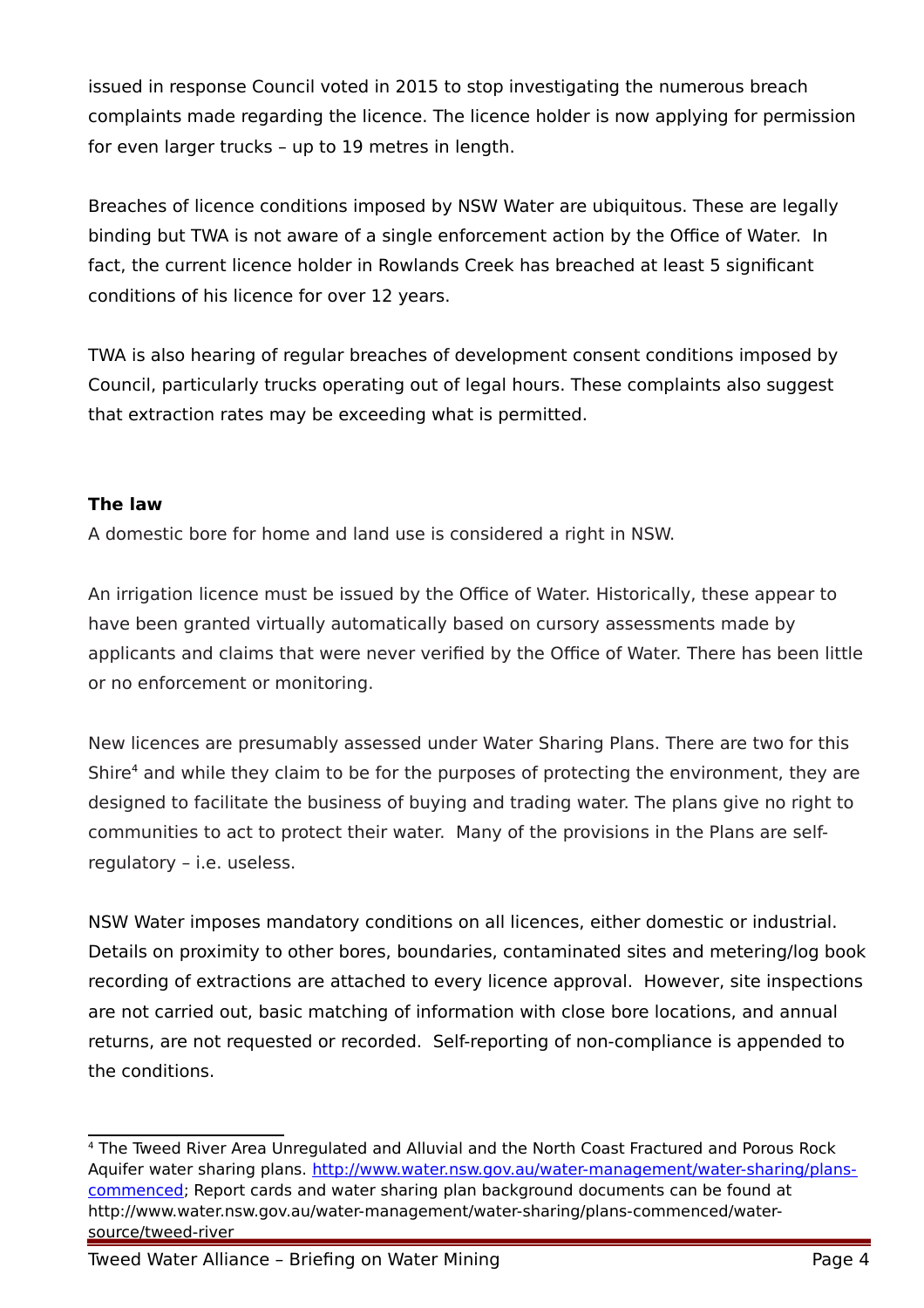The purpose of meters and annual reports is to acquire a clear picture of trends and conditions of local aquifers in order that local management decisions can be taken as required. That detailed local information is not part of the Water Sharing Plans. The failure to adhere to licence conditions by licencees or to enforce conditions by the Office of Water means this information, which the Office of Water recognises as critical to proper groundwater management, doesn't exist.

The Tweed Water Alliance is aware of one hydrology report prepared for a Tweed licencee. It is misleading, inaccurate and provides none of the studies or data recommended by CSIRO in their guide to assessing and understanding fractured rock aquifers.<sup>[5](#page-4-0)</sup>

In order to bottle water on site or have trucks take water off site in bulk, licence holders must get development approval from Tweed Shire Council.

Local Council has limited jurisdiction over water, but they do have some significant powers. The Statement of Environmental Effects that must be submitted with the Development Application (DA) requires applicants "show how the proposal will deal with ALL aspects of soil and water management."<sup>[6](#page-4-1)</sup> Council is also required to consider the public interest.[7](#page-4-2)

Councils can certainly refuse a DA on the basis of road and traffic impacts but are not powerless – as has been claimed - when it comes to water management and water policy.

Currently, there is, however no policy regarding water mining in the Tweed.

The situation is untenable and inequitable.

## **The science**

Without mandatory reporting of water extraction levels by licence-holders being enforced, NSW Water can provide no meaningful data on availability or reduction of any groundwater source.

Currently the only source of local and real time information is anecdotal information from nearby landholders. Information on creek and groundwater flows is currently being collected by the TWA and will be published by June 2017.

<span id="page-4-0"></span><sup>5</sup> EcoLogical (2016). Groundwater Assessment 477 Urliup Rd, Bilambil (available on request); Cook, P. (2003). A Guide to Regional Groundwater Flow in Fractured Rock Aquifers. CSIRO Land and Water

<span id="page-4-1"></span><sup>6</sup> Tweed Shire Council, Development Application Guidelines, section 4.8

<span id="page-4-2"></span><sup>7</sup> Environmental Planning and Assessment Act 1979, s. 79C

Tweed Water Alliance - Briefing on Water Mining Tweed The Controller Rage 5